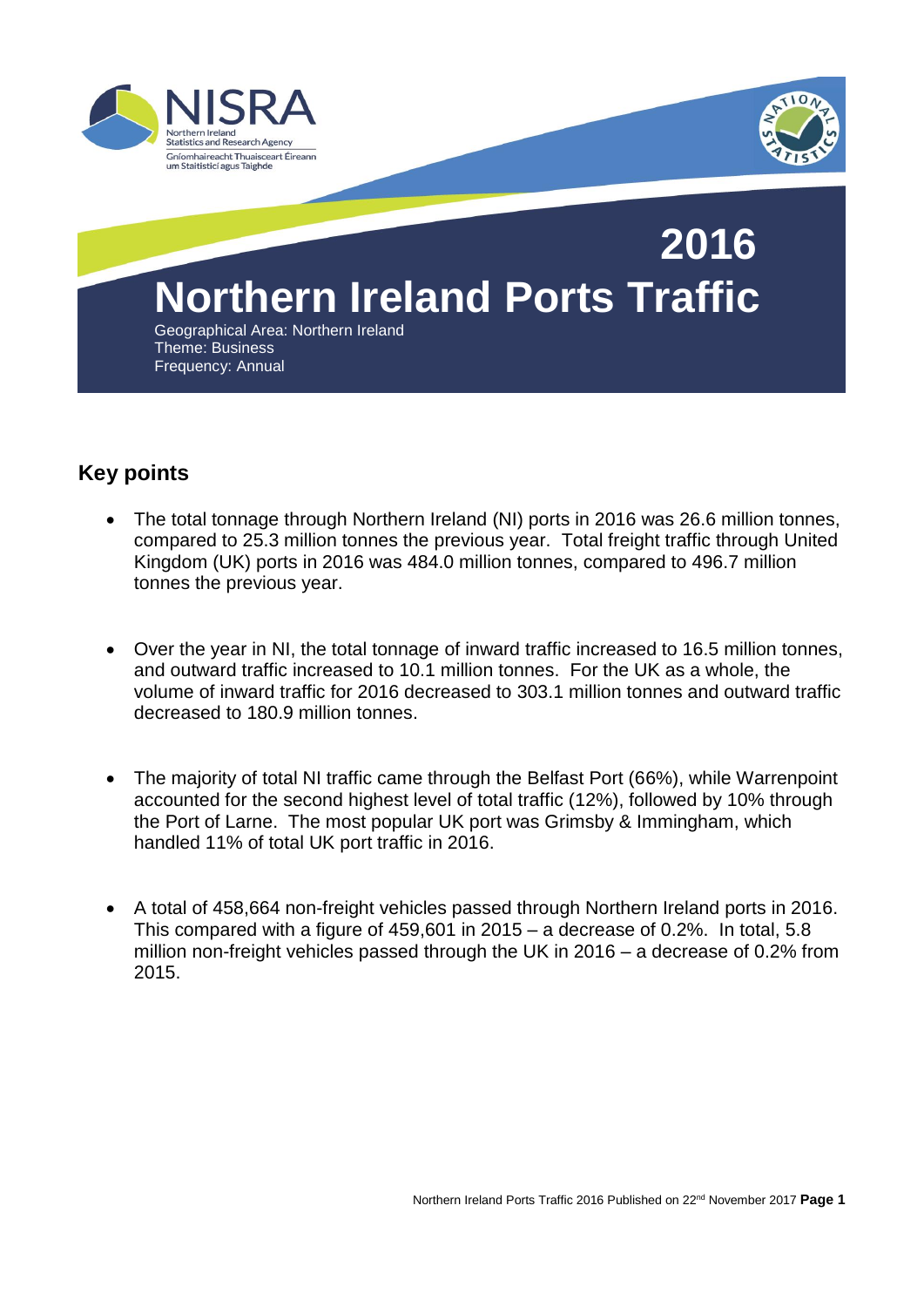### **Context**

The Department for Transport (DfT) collects and publishes statistics about passenger and freight traffic through the ports of the UK.

The importance of shipping and trade to the economy of the UK, an island nation, has resulted in the establishment of a large number of ports around the coast, which are very diverse in terms of size and type of cargo handled. Around 95 per cent by volume of the UK's international trade is transported by sea, and, at least until recently, the UK port sector handled a greater weight of goods than any other in Europe.

Statistics on UK port traffic (2016) are available on the DfT Statistics website:

### [UK Port Freight Statistics 2016](https://www.gov.uk/government/statistics/port-freight-statistics-2016-final-figures)

Following publication of the detailed final annual release by DfT, statisticians within the Northern Ireland Statistics & Research Agency analyse the data which relate to Northern Ireland ports and release this information as the 'Northern Ireland Ports Traffic' publication in November each year.

The Northern Ireland Ports Traffic publication provides statistics on passenger and freight traffic through Northern Ireland ports. Full details including information on quality and methodology can be found in the Ports Traffic section of the NISRA website:

### **[NI Ports Traffic](https://www.nisra.gov.uk/statistics/other-surveys/ports-traffic)**

This release includes information on non-freight traffic through NI Ports. For information on external visitors to NI please see[:](https://www.nisra.gov.uk/publications/annual-tourism-statistics-publications)

[Annual Tourism Statistics 2016](https://www.nisra.gov.uk/publications/annual-tourism-statistics-publications)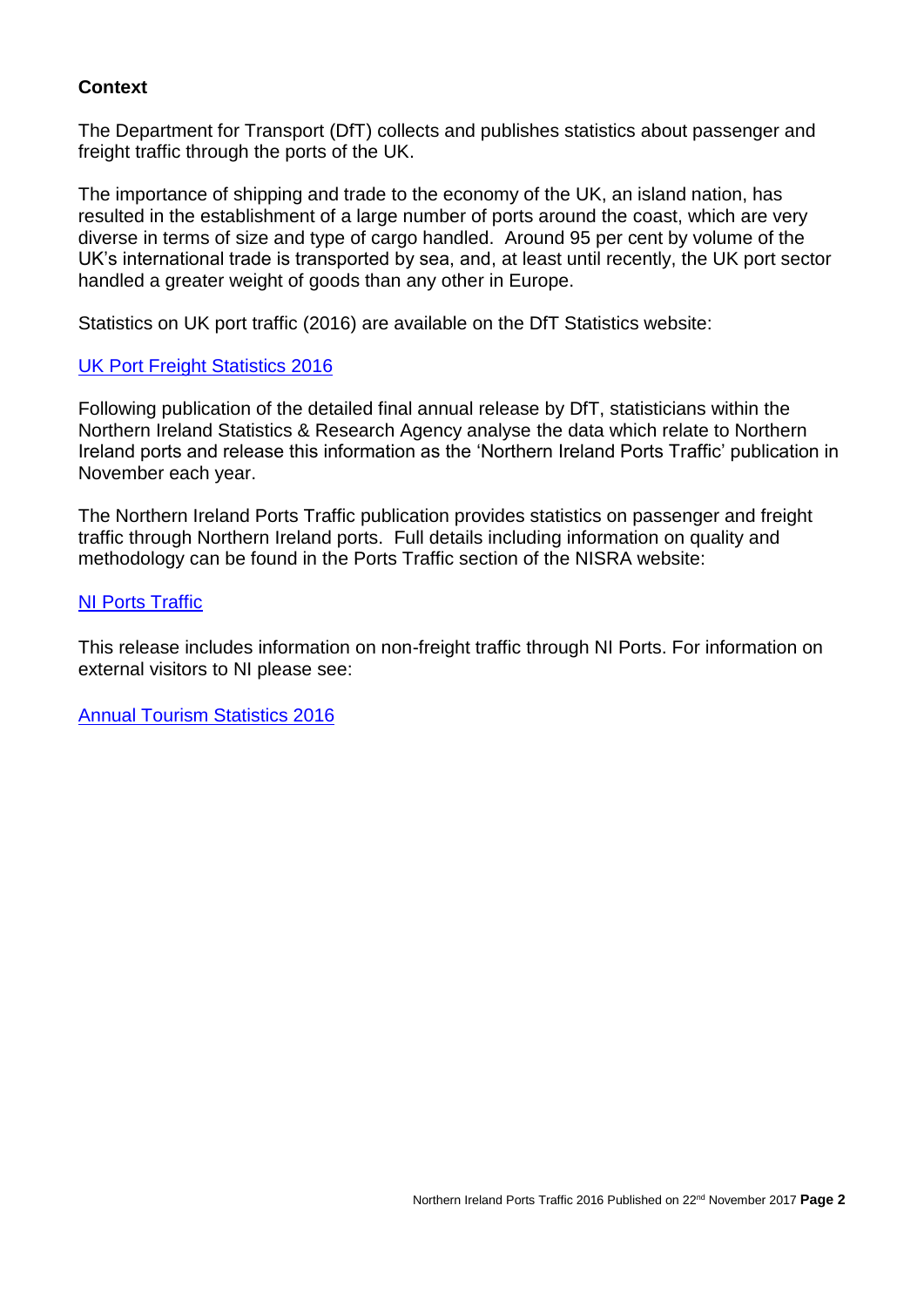**This Ports Traffic report contains the following chapters:**

- **1. Goods through principal ports**
- **2. Non-freight vehicles through principal ports**
- **3. Further information**
- **4. Index of tables**

### **National Statistics**

The United Kingdom Statistics Authority has designated these statistics as National Statistics, in accordance with the Statistics and Registration Service Act 2007 and signifying compliance with the Code of Practice for Official Statistics.

National Statistics status means that official statistics meet the highest standards of trustworthiness, quality and public value.

All official statistics should comply with all aspects of the Code of Practice for Official Statistics. They are awarded National Statistics status following an assessment by the Authority's regulatory arm. The Authority considers whether the statistics meet the highest standards of Code compliance, including the value they add to public decisions and debate.

It is a producer's responsibility to maintain compliance with the standards expected of National Statistics. If we become concerned about whether these statistics are still meeting the appropriate standards, we will discuss any concerns with the Authority promptly. National Statistics status can be removed at any point when the highest standards are not maintained, and reinstated when standards are restored.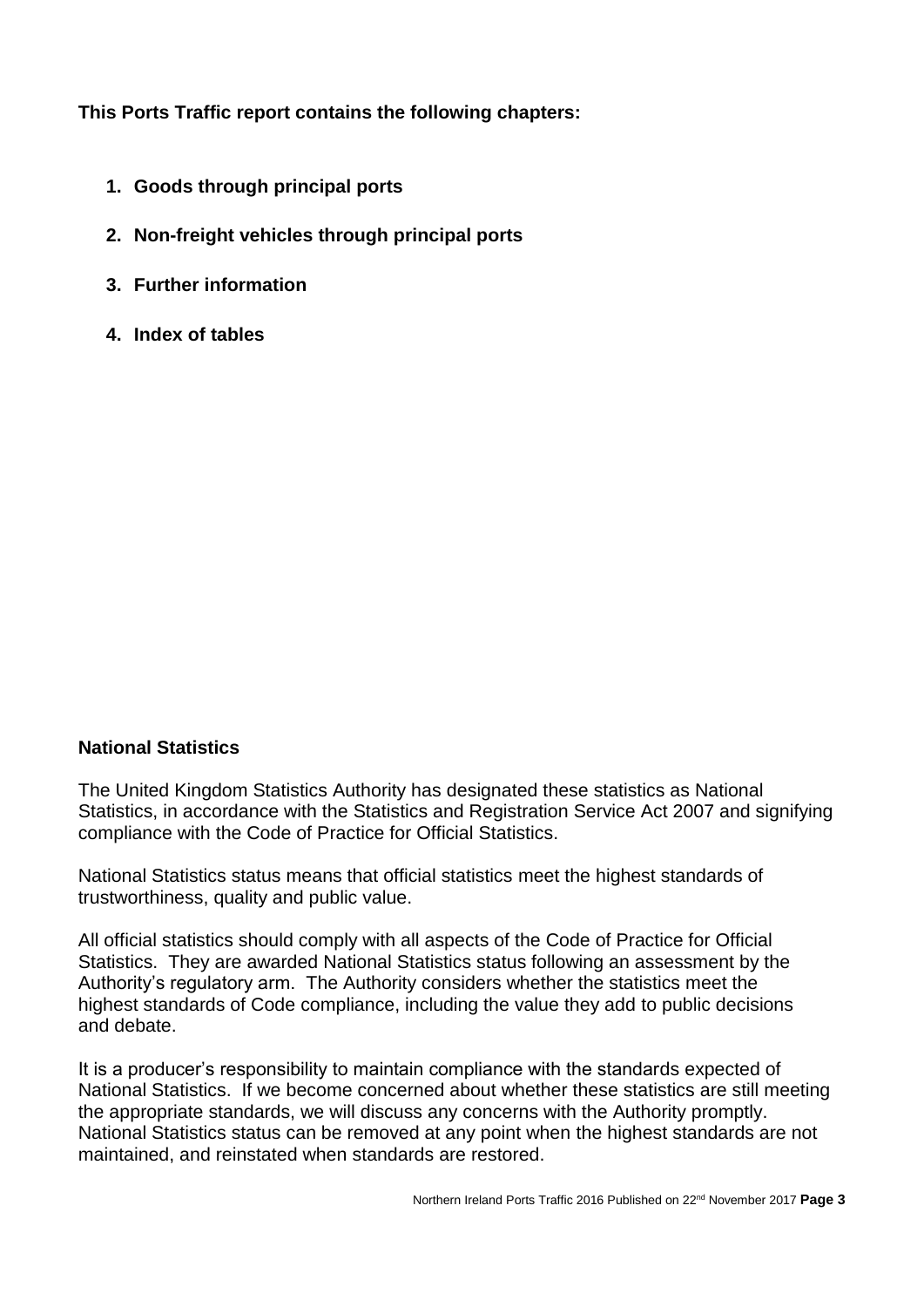## **1 Goods through principal ports**

**Inward traffic** refers to all goods taken into Northern Ireland from Great Britain and elsewhere through the Northern Ireland ports. Northern Ireland is not necessarily the ultimate destination for these goods.

**Outward traffic** covers all goods taken out through Northern Ireland ports, destined for Great Britain or for foreign countries. The origin of the goods is not necessarily in Northern Ireland.

### **Key points**

- **The total tonnage through Northern Ireland ports in 2016 was 26.6 million tonnes, the highest on record**
- **This represented an increase of 4.9% on the figure of 25.3 million tonnes for 2015**
- **In 2015, the majority of total NI traffic came through the Belfast Port (66%)**



**Figure 1: Total inward and outward traffic for Northern Ireland, 1998-2016**

The total tonnage through Northern Ireland ports in 2016 was 26.6 million tonnes, which:

- comprised 16.5 million tonnes of inward traffic and 10.1 million tonnes of outward traffic
- represented an increase of 4.9% on the figure of 25.3 million tonnes in 2015, which comprised 15.6 million tonnes of inward traffic and 9.7 million tonnes of outward traffic
- has exceeded 25 million tonnes of total traffic in each of the last four years.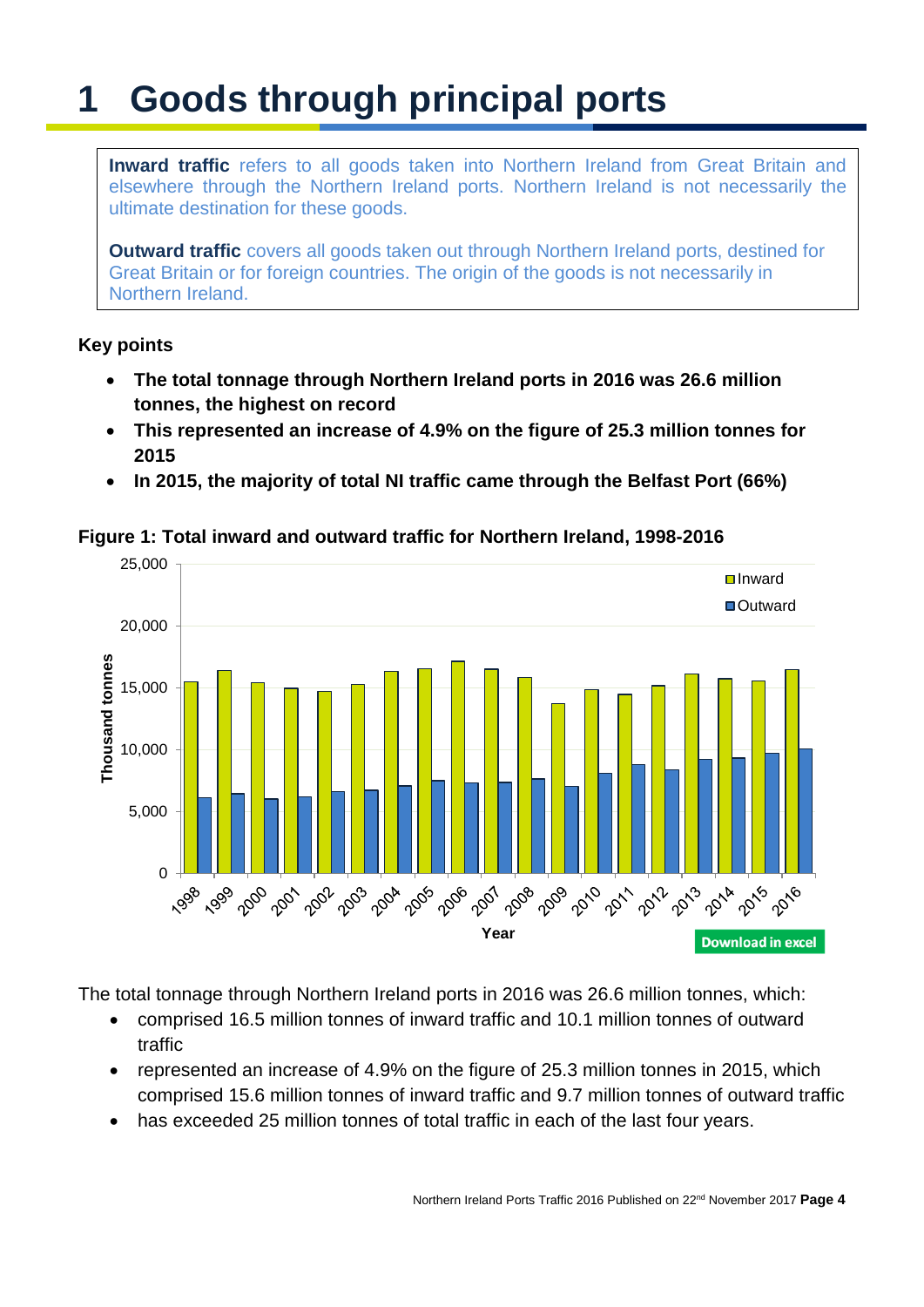Of all NI ports in 2016:

- the majority of total traffic came through the Belfast Port (66.1%), with the remainder coming through Warrenpoint (11.9%), Larne (10.4%), Londonderry (7.0%) and other minor ports (4.6%)
- the majority of inward traffic came through the Belfast Port (65.7%), with 10.7% through Londonderry, 9.6% through Warrenpoint, 8.9% through Larne and the remainder through other minor ports (5.0%)
- 66.8% of outward traffic came through the Belfast Port, with 15.8% through Warrenpoint, 12.9% through Larne and the remainder through Londonderry (0.8%) and other minor ports (3.8%).

In 2016, total freight traffic through UK ports was 484.0 million tonnes, which:

- was lower than the figure in 2015 (496.7 million tonnes)
- was some 17.2% below the peak in the series in 2005 (584.5 million tonnes)
- comprised 303.1 million tonnes of inward traffic, a decrease of 3.5% since 2015
- comprised 180.9 million tonnes of outward traffic, a decrease of 0.9% since 2015.

Of all UK ports in 2016:

 Grimsby and Immingham was the UK's leading port, handling 54.4 million tonnes (11.2% of UK traffic), followed by London with 50.4 million tonnes (10.4%), Southampton with 36.0 million tonnes (7.4%) and Milford Haven with 34.8 million tonnes (7.2%)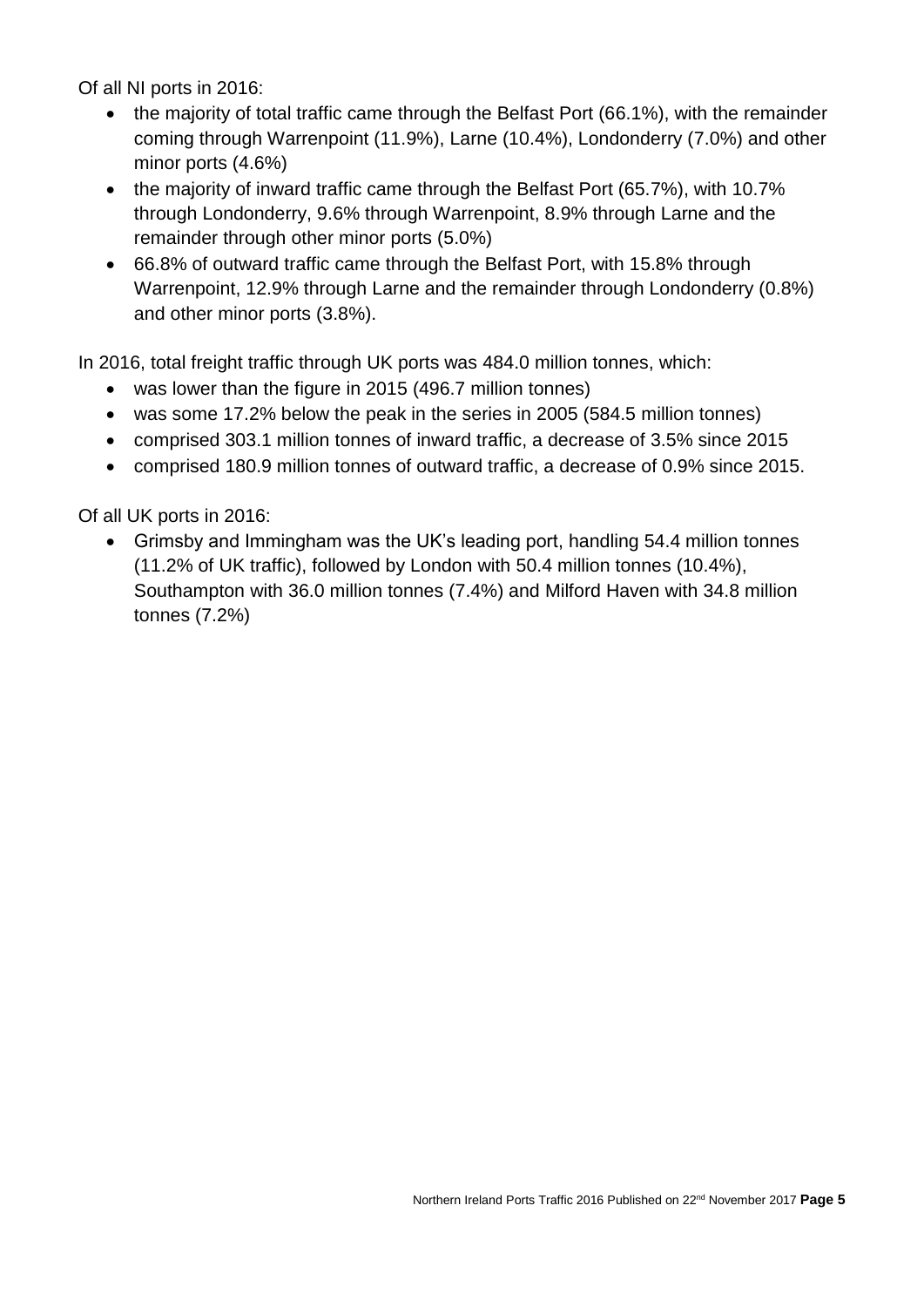## **2 Non-freight vehicles through principal ports**

**Non-freight vehicles** includes passenger cars, motorcycles and accompanying trailers / caravans and passenger buses.

### **Key points**

- **Over 450 thousand non-freight vehicles passed through NI ports**
- **Belfast accounted for 70% of the traffic**

**Figure 2: Unit load carrier non-freight vehicles - Northern Ireland, 1998-2016**



A total of 458,664 non-freight vehicles passed through Northern Ireland ports in 2016, which:

- represented a decrease of 0.2% on 2015 figures
- comprised 238,130 vehicles arriving in NI and 220,534 leaving
- mostly passed through the Belfast Port (70.0%), with the remainder passing through the Port of Larne (30.0%).
- was 30.3% below the number of non-freight vehicles passing through ports in 1999

A total of 5.8 million non-freight vehicles passed through UK ports in 2016, which:

- represented a decrease of 0.2% on 2015 figures
- comprised 2.8 million non-freight vehicles inward and 2.9 million outward
- passed in largest numbers through the Port of Dover, accounting for 2.2 million vehicles or 38.4% of the total UK non-freight vehicle traffic.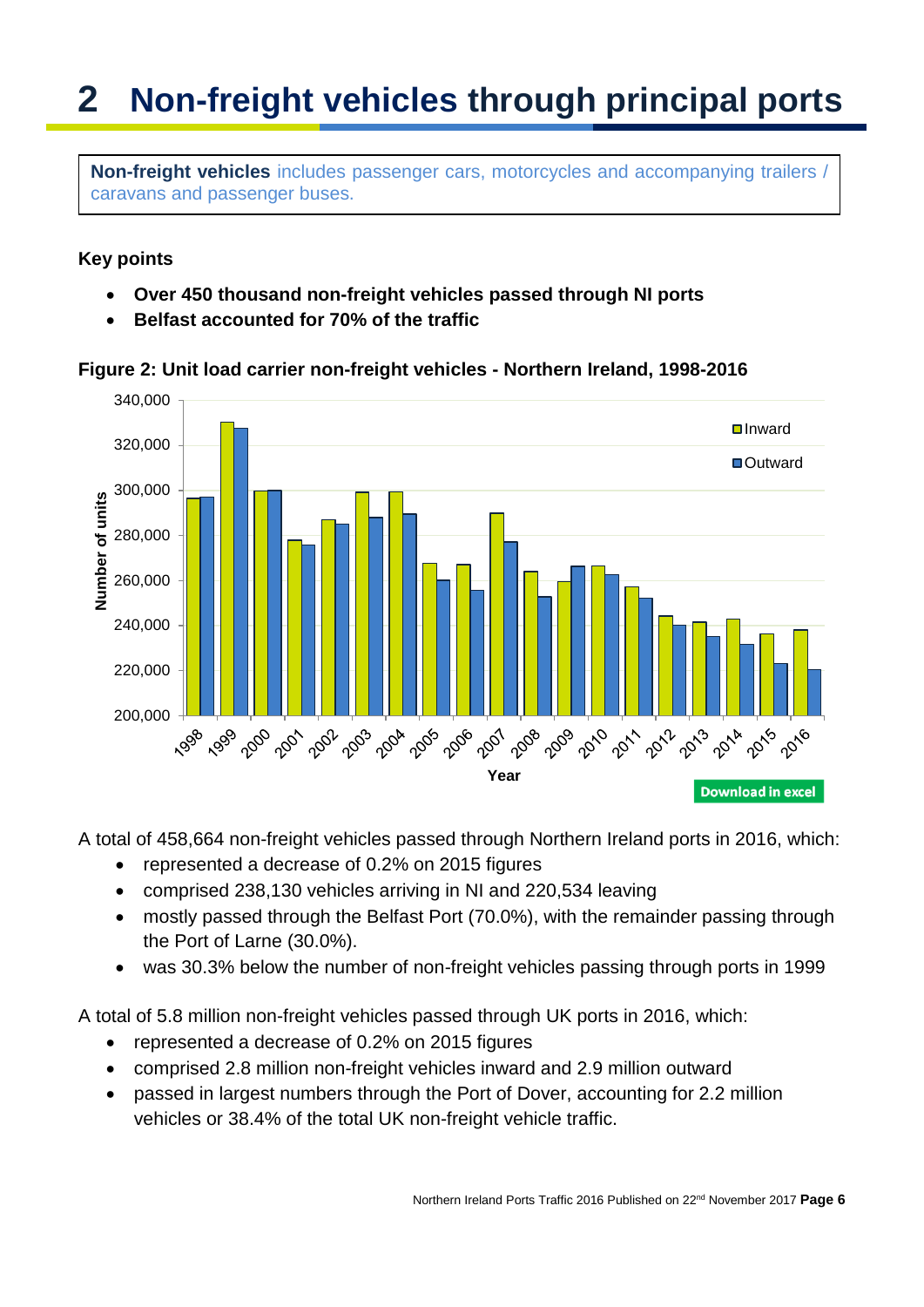## **3 Further information**

Port freight traffic statistics are based on a combination of data reported to the DfT by port authorities and shipping lines or their agents. Prior to 2000, reporting was by port authorities only.

In January 2000, an EC Maritime Statistics Directive (Council Directive 95/64/EC on statistical returns in respect of the carriage of goods and passengers by sea, recast as Directive 2009/42/EC) was implemented in the UK. This required a complete overhaul of data collection methods. The information in this report has been shown as far as possible on the same or similar basis as previously published, but it should be noted that the different collection system for freight traffic has resulted in some discontinuities in the data series between 2000-2016 and previous years.

Under the Directive, information is required quarterly on foreign and domestic tonnages and freight units, for major ports (i.e. those that have over one million tonnes of freight per annum), by route, flag and cargo type. Much less information is required for smaller ports. Most of the detailed freight information is collected from shipping lines, operators and shipping agents, because the detailed route and ship flag information required by the Directive is only generally available from them. The ports supply more limited information quarterly and annually, which is used to provide control totals and also to publish more timely provisional results.

A technical note, published by the Department for Transport, provides further information on the current and previous data collection systems, and explains the methods and quality standards implemented in the DfT Port Freight Statistics publication, and the Northern Ireland Ports Traffic publication. It is available at:

[DfT Port Freight Statistics notes and definitions](https://www.gov.uk/government/uploads/system/uploads/attachment_data/file/641322/port-statistics-technical-note.pdf)

### **Contact information**

If you require further information about the figures contained in this publication or the accompanying tables, please contact:

Brian Grogan Northern Ireland Statistics and Research Agency Economic and Labour Market Statistics Branch Colby House Stranmillis Court Belfast BT9 5RR

Telephone**:** +44 (0)28 9052 9311 Email**: [brian.grogan@nisra.gov.uk](mailto:brian.grogan@nisra.gov.uk)** Web**: [Ports traffic](https://www.nisra.gov.uk/statistics/other-surveys/ports-traffic)**

The next Northern Ireland Ports Traffic bulletin, including estimates for 2017, will be published in November 2018.